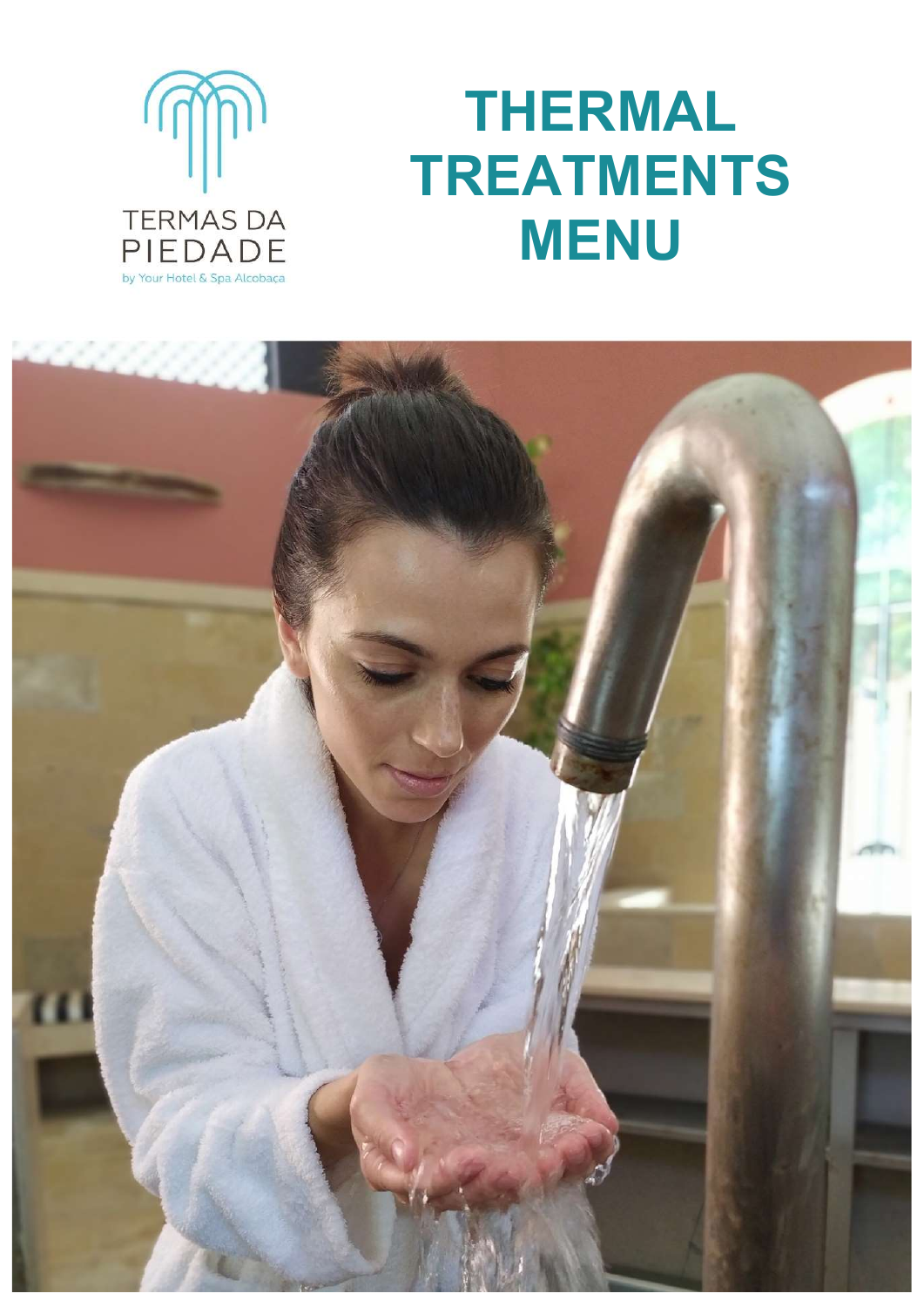

## **CONTENTS**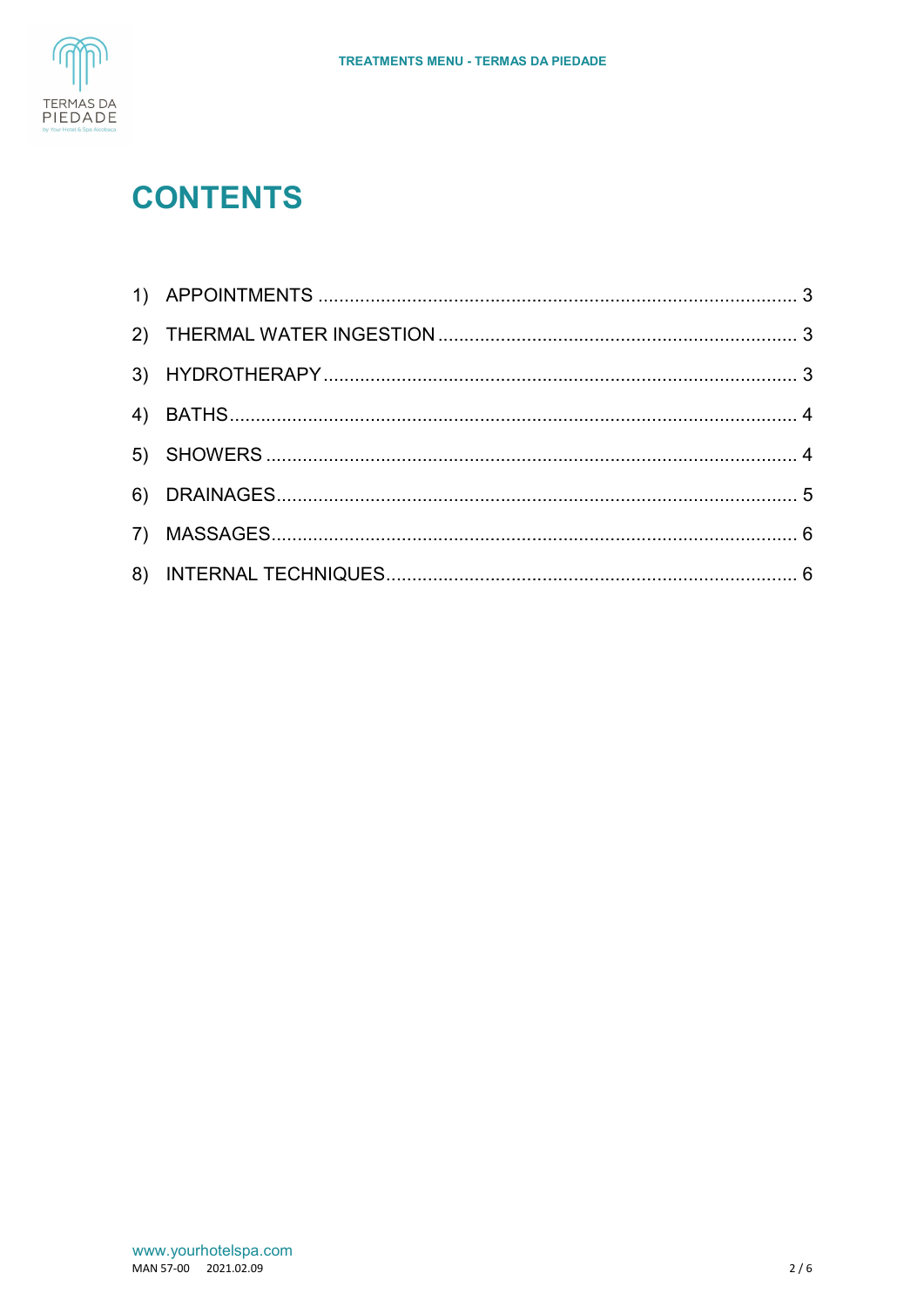

## 1) APPOINTMENTS

| <b>MEDICAL HYDROLOGY APPOINTMENT</b> | €55.00 |
|--------------------------------------|--------|
| <b>NUTRITION APPOINTMENT</b>         | €40.00 |
| <b>PHYSICAL THERAPY APPOINTMENT</b>  | €45.00 |

## 2) THERMAL WATER INGESTION

THERMAL WATER INGESTION 7 DAYS **€25,00** €25,00

**3) HYDROTHERAPY** (LIMITED TO 50% OCCUPANCY)

## HYDROTHERAPY CIRCUIT (45') €10,00

Access to the whirlpool, jacuzzi, sauna, Turkish bath, footbath, rain treatment, cold water bucket and relaxation area.

## SUPERVISED HYDROTHERAPY CIRCUIT (45') €20,00

Supervision outside the swimming pool by a therapist who will assist the thermalist in accessing the whirlpool, jacuzzi, sauna, Turkish bath, footbath, rain treatment, cold water bucket and relaxation area, in order to ensure the visitor's safety and well-being.

## ACCOMPANIED HYDROTHERAPY CIRCUIT (45') €40,00

Accompaniment inside the swimming pool by a therapist who will assist and guide the thermalist in accessing the whirlpool, jacuzzi, sauna, Turkish bath, footbath, rain treatment, cold water bucket and relaxation area.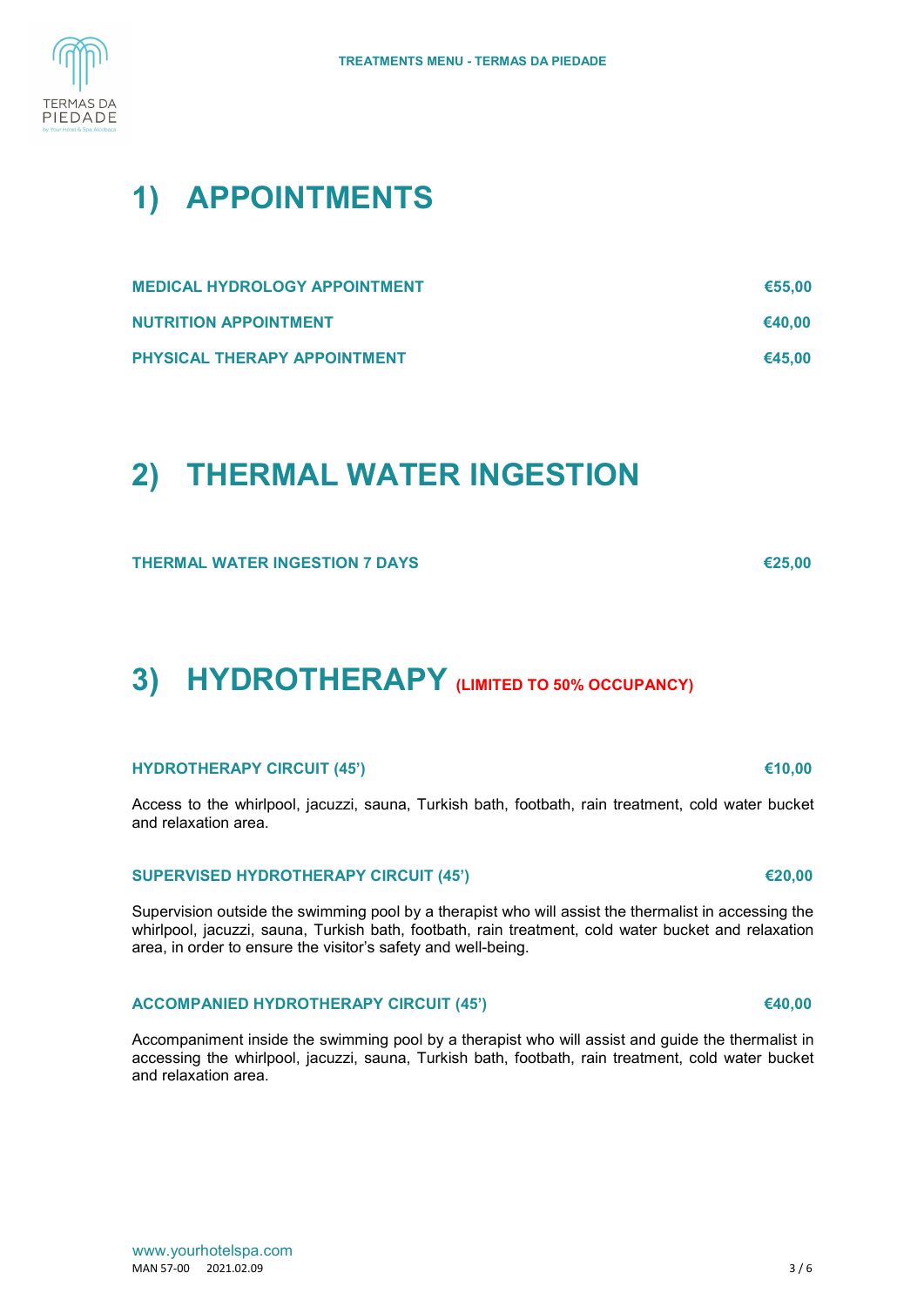4) BATHS

## IMMERSION BATH (20') €25,00

Whirlpool bath with thermal water that provides a feeling of well-being while performing a thermal cure.

## UNDERWATER BATH  $(20')$   $\epsilon$ 25,00

Regenerating whirlpool bath that uses thermal water for therapeutic purposes.

## 5) SHOWERS

## VICHY SHOWER (25')  $\epsilon$ 30,00

Treatment that combines manual massage techniques with hot thermal water jets throughout the body. Massage where the energy of water in motion communicates with the body, enabling pain relief and activation of blood circulation.

### LOCALISED VICHY SHOWER (15') €20,00

Treatment that combines manual massage techniques with hot thermal water jets applied to localised body parts. Massage where the energy of water in motion communicates with the body, enabling pain relief and activation of blood circulation.

## SHOWER JET SPRAY (15') €20,00

Shower with thermal water jets, adjustable by the therapist in temperature and pressure. This treatment aims to improve blood circulation, also promoting muscle relaxation through an invigorating sensation.



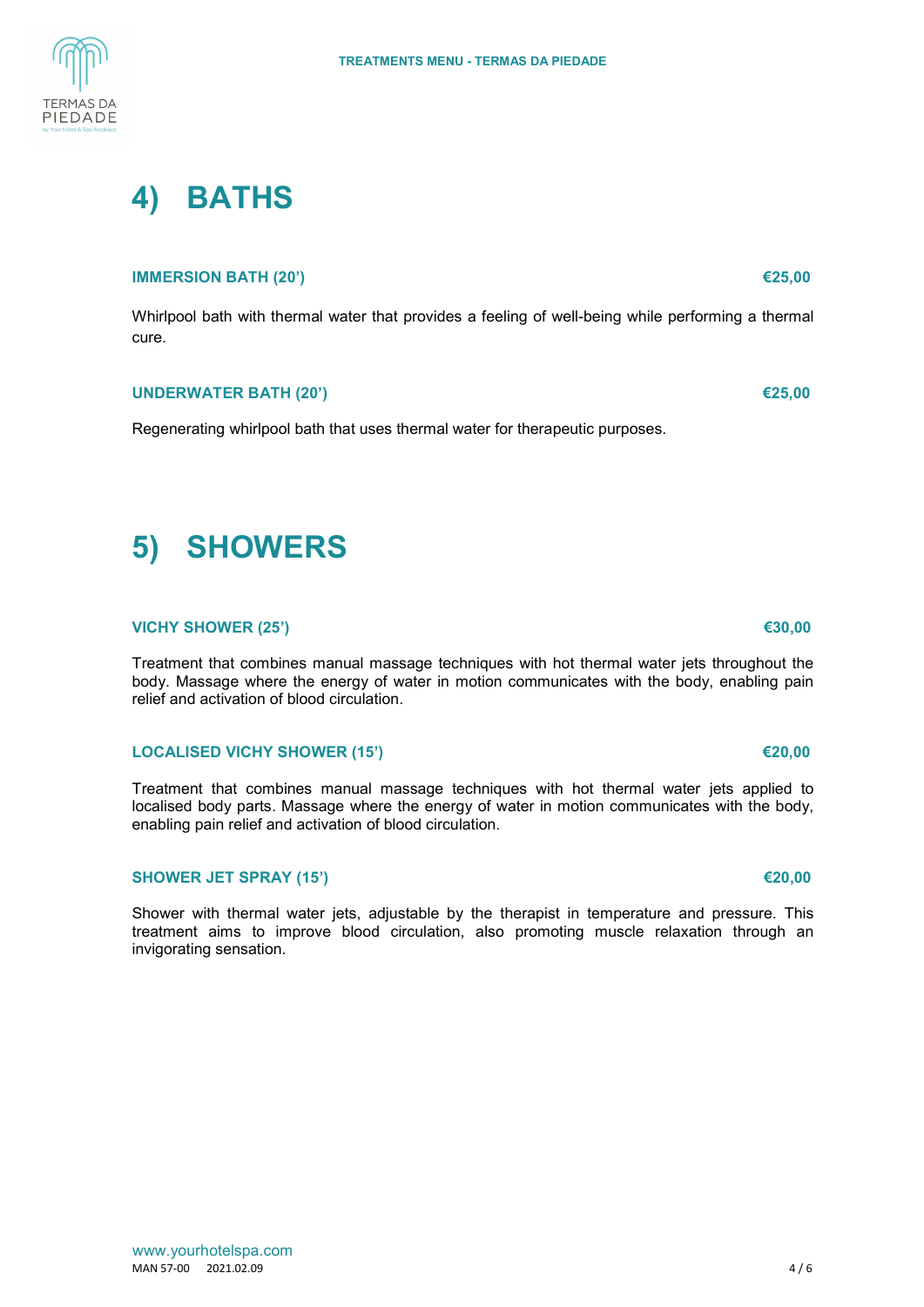

## 6) DRAINAGES

### LYMPHATIC DRAINAGE 1 AREA (30') €35,00

Specific gentle massage technique applied to 1 body area, with movements in the ganglionar direction. It activates lymphatic circulation and the immune system, providing a feeling of lightness and relaxation, releasing accumulated toxins in skin tissues.

### LYMPHATIC DRAINAGE 2 AREAS (50') €55,00

Specific gentle massage technique applied to 2 body areas, with movements in the ganglionar direction. It activates lymphatic circulation and the immune system, providing a feeling of lightness and relaxation, releasing accumulated toxins in skin tissues.

### PRESSOTHERAPY (20') (SUSPENDED DUE TO COVID-19) €20,00

Treatment that helps detox the organism through the reactivation of the circulatory system, providing a sensation of lightness and relaxation, releasing accumulated toxins in skin tissues.